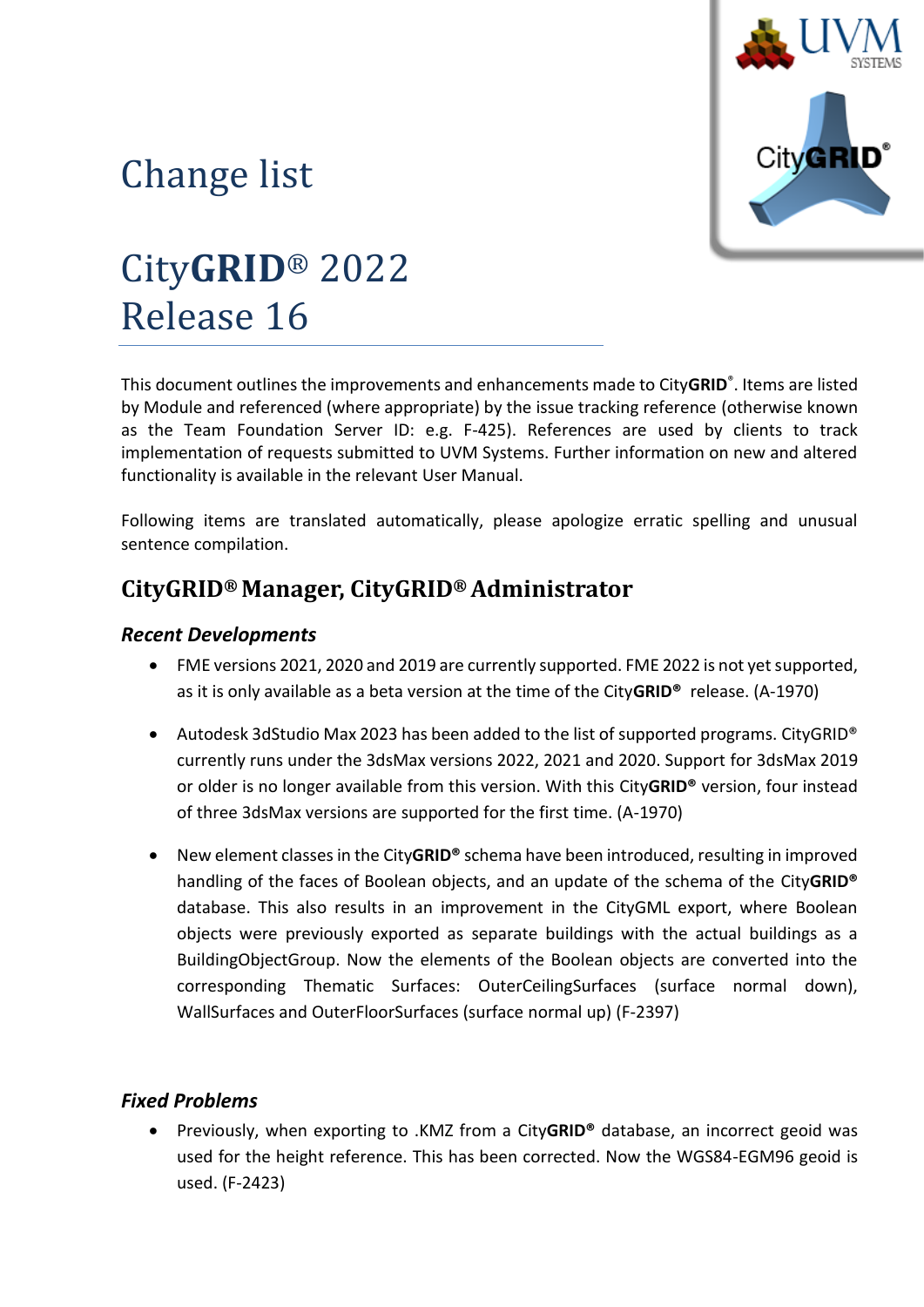- So far, Boolean objects, like all other element complexes, have extruded to their own deepest point in the DTM. As a result, remnants of the facades sometimes remain below the DTM for other element complexes. This behaviour has been corrected. All element complexes within an object extrude to the same z-value. However, objects (should only be used in modelling if the buildings are not attached to each other) each have their own depth. Exception: If Boolean objects or Cutout objects are involved, they all get the same depth. (F-2374)
- Up to now, certain roof lines (general roof lines, break lines) of roof overhangs were not copied from the "Roof" element to the "Roof overhang" element, which led to erroneous behaviour when creating surfaces. (F-2408)
- When exporting from City**GRID®** XML to VRML with texture atlases, some texture coordinates were displayed incorrectly. This occurred with joinPolygons when identical vertices in different polygons had different texture coordinates in the same image (thus only when texture atlases were made). The behaviour has been fixed. (F-2405)
- In the Administrator, the "Delete DTM" function has been expanded so that the current version of the DTM can also be deleted. (F-2434)
- An application error occurred when triangulating units with details that were partially outside of the parent roof. The triangulation could not be completed. This behavior has been fixed. (F-2442)

### **CityGRID® Modeler**

#### *Recent Developments*

#### *Fixed Problems*

• In the version history control in the modeler for the DTM there was no comment function in the history table. Comments are now displayed. (F-2434)

UVM Systems GmbH Managing Director Register Register Bank account<br>
Inkustrasse 1-7/3/1 DI. Dr. Gerald Forkert Landesgericht Korneuburg Erste Bank, BLZ 20111 Inkustrasse 1-7/3/1 DI. Dr. Gerald Forkert Landesgericht Korneuburg 3400 Klosterneuburg DI. Dr. Martin Kerschner FN 357631 d

1340 DI. Dr. Martin Kerschner FN 357631 d<br>3400 Günter Sükar CID: ATU66171402 (BAN: AT02 2011 1295 3028 Austria Günter Sükar UID: ATU66171402 IBAN: AT02 2011 1295 3028 0100 BIC: GIBAATWWXXX